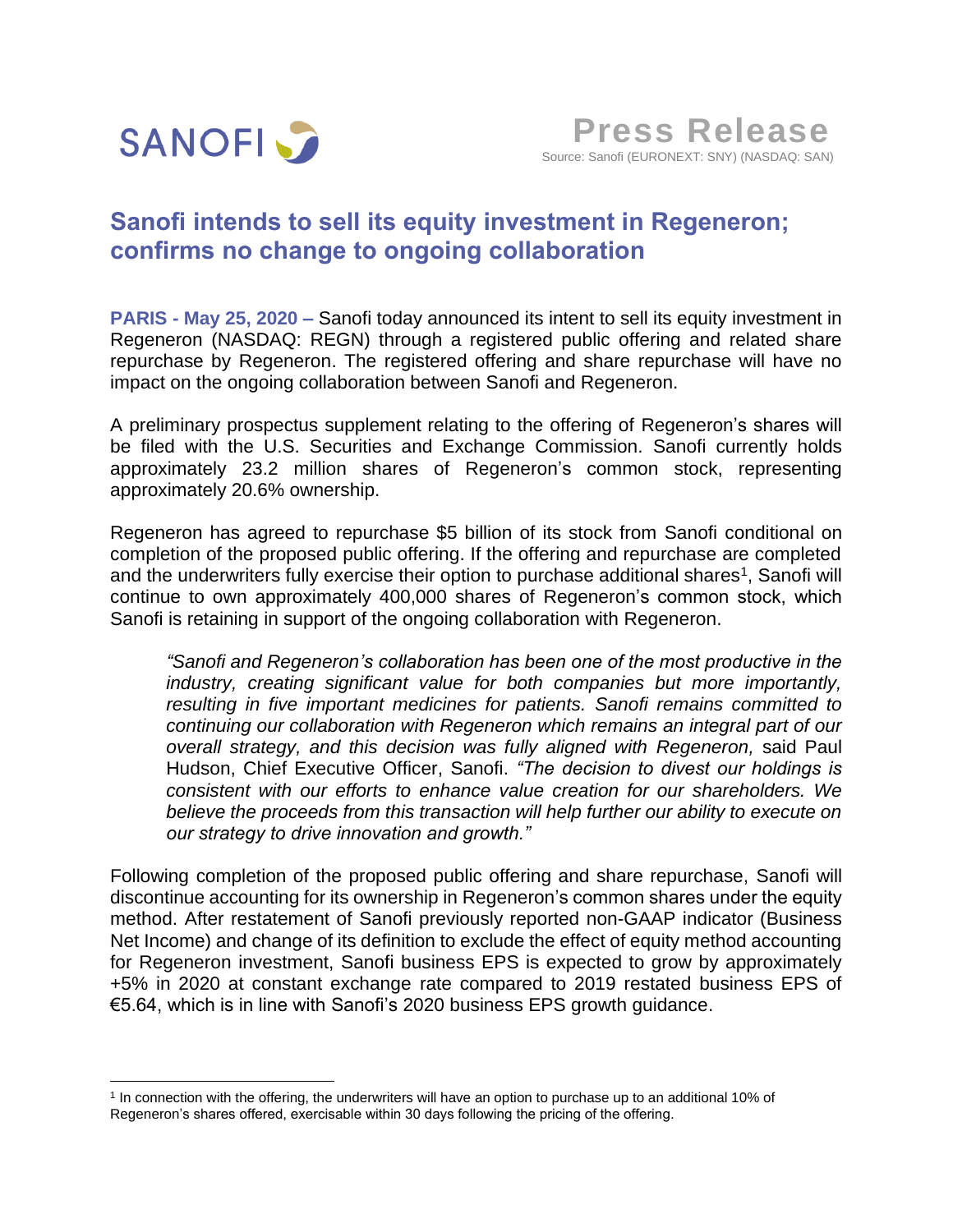The Companies have had a successful and long-standing clinical and commercial collaboration dating back to 2003 that has resulted in five approved treatments to date with additional candidates currently in clinical development. Sanofi originally purchased a shareholding in Regeneron in 2004. Sanofi's decision to sell its Regeneron common shares was made in consultation with Regeneron and the contemplated structure will allow both companies to achieve their mutual objectives.

The transaction has been approved by Sanofi and Regeneron's Boards of Directors.

The public offering will occur simultaneously in the United States and internationally through underwriters led by BofA Securities and Goldman Sachs as joint book-running managers.

The shares offered to the public are being offered pursuant to an existing effective shelf registration statement (including a base prospectus) that has been filed by Regeneron with the U.S. Securities and Exchange Commission (the "SEC"). A preliminary prospectus supplement relating to and describing the terms of the offering will be filed by Regeneron with the SEC and will be available on the SEC website at www.sec.gov. Alternatively, any underwriter or any dealer participating in the offering will arrange to send you the prospectus and the prospectus supplement, when available, if you request them by contacting: (1) BofA Securities, NC1-004-03-43, 200 North College Street, 3rd Floor, Charlotte, NC 28255-0001, Attention: Prospectus Department or by email at dg.prospectus requests@bofa.com, or (2) Goldman Sachs & Co. LLC, Attention: Prospectus Department, 200 West Street, New York, New York 10282, via telephone: 1- 866-471-2526, or via email: prospectus-ny@ny.email.gs.com.

This press release shall not constitute an offer to sell or the solicitation of an offer to buy the securities described herein, nor shall there be any offer or sale of these securities in any state or jurisdiction in which such offer, solicitation or sale would be unlawful prior to registration or qualification under the securities laws of any such state or jurisdiction.

## **About Sanofi**

Sanofi is dedicated to supporting people through their health challenges. We are a global biopharmaceutical company focused on human health. We prevent illness with vaccines, provide innovative treatments to fight pain and ease suffering. We stand by the few who suffer from rare diseases and the millions with long-term chronic conditions.

With more than 100,000 people in 100 countries, Sanofi is transforming scientific innovation into healthcare solutions around the globe.

Sanofi, Empowering Life

**Sanofi Media Relations**  Ashleigh Koss Tel: +1 (908) 981-8745

**Sanofi Investor Relations**  Felix Lauscher Tel.: +33 (0)1 53 77 45 45